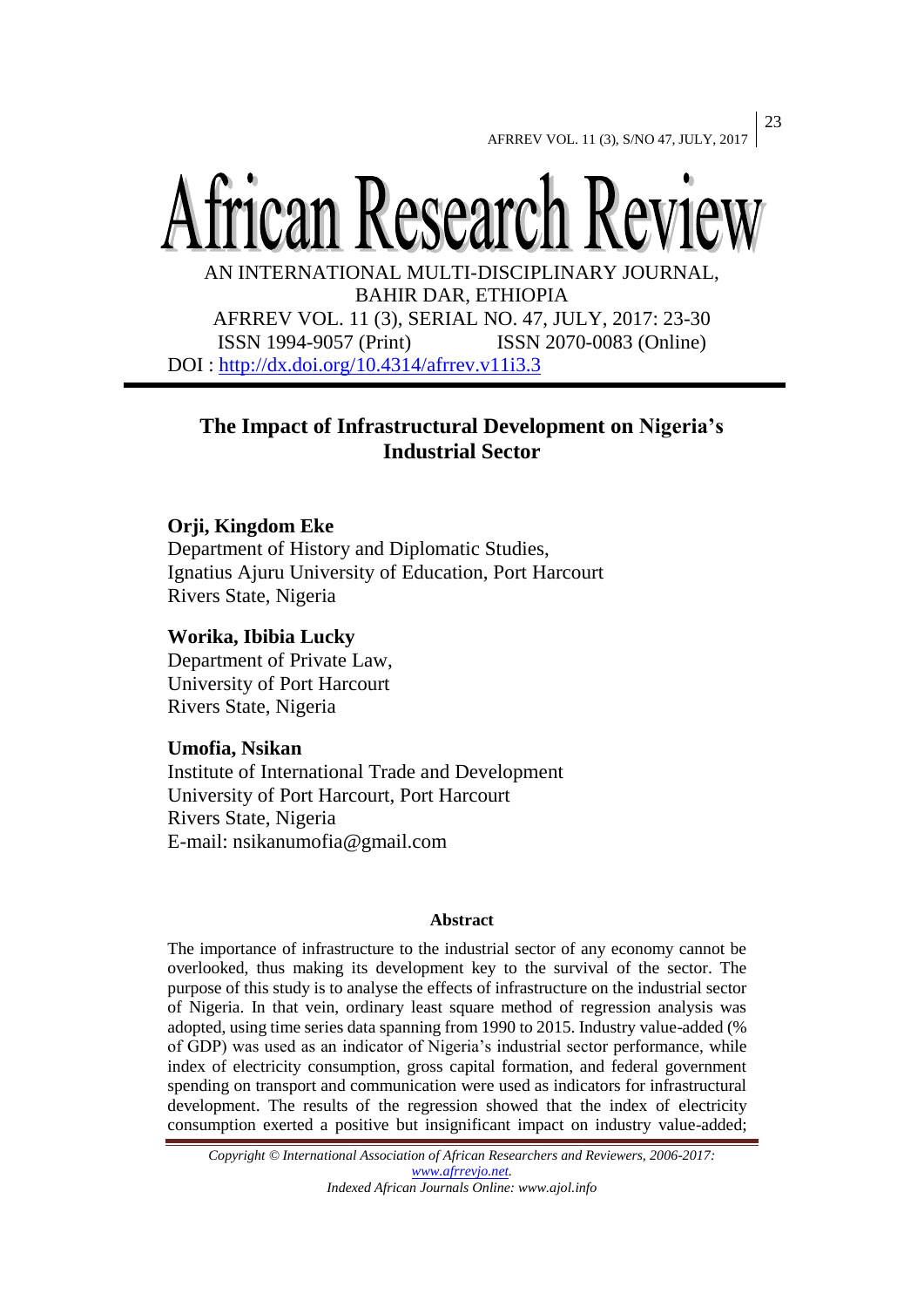gross capital formation and federal government spending had a negative but significant impact on industry value-added on industry value-added (on a 5% confidence level). The study recommended that measures to revamp and maintain the power sector of Nigeria must be taken seriously to ensure better supply of power. It was also recommended that corruption be curbed and projects, for which funds are disbursed, be properly monitored so as to ensure that efficient and long-lasting infrastructure will be built and properly maintained to encourage greater industrial output.

**Key Words:** Industrial sector, Infrastructure, Power supply.

### **Introduction**

The contribution of infrastructure to an economy, especially its industrial sector, cannot be over-stressed; this is because, it makes productivity more of a breeze through promotion of investment, movement of products, people and services, and facilitation of information and communication, all these, being salient factors for economic diversification. However, the deplorable situation of most of the infrastructural facilities in Nigeria (as well as their lack of maintenance) especially of the roads, electric power, and water, tend to go against these values of infrastructure, mostly due to inadequate funding from government for maintenance of these facilities, careless use, vandalization, corruption, and delays in construction. Poor infrastructure leads to low productivity because producers of goods and services are discouraged because of higher cost of production, and sometimes, overall inability to get goods to the points of sale. This further leads to lower generation of income. Inadequate supply of electric power from 1996-1998 can be listed as one of the factors that led to the decline in industrial output (162.9 in 1990, down to 131.8 in 1998) and manufacturing capacity utilization (73.3% in 1981, down to 32.4% in 1998) (CBN, 2000). The scenario given so far begs the question of the impact of infrastructure in Nigeria on its industrial sector.

### **Brief Literature Review**

Oshikoya et al (1999) defines infrastructure as social (or soft-core), or physical (or hard-core) infrastructure. They contented was that soft-core infrastructure had to do with healthcare, governance, education, and accountability, as well as property rights, which are the driving forces of economic activities; whereas, hard-core infrastructure had to do with physical structures such as transport facilities, telecommunication facilities, power, water, and sewage, which they characterised as wheels of economic activities. This paper, however is focussed on physical infrastructure.

The definition of infrastructural services, as given by Jacobson and Tarr (1995), was that it is the structures and networks that frame and hold cities making it possible to carry out economic and social activities like power and water supply, telecommunications, as well as others. World Bank (1994) defines infrastructure to be an umbrella for these economic activities (as given by Jacobson and Tarr, 1995), and further iterated, along-side Lanjouw (1995) and ADB (1999) that adequate infrastructure paves way for investment in less-developed areas, and provides room for economic diversity courtesy of freer movement of people, goods, and information. It promotes environmental sustainability since there will be provision for better waste disposal, and clean water, proper sanitation, etc.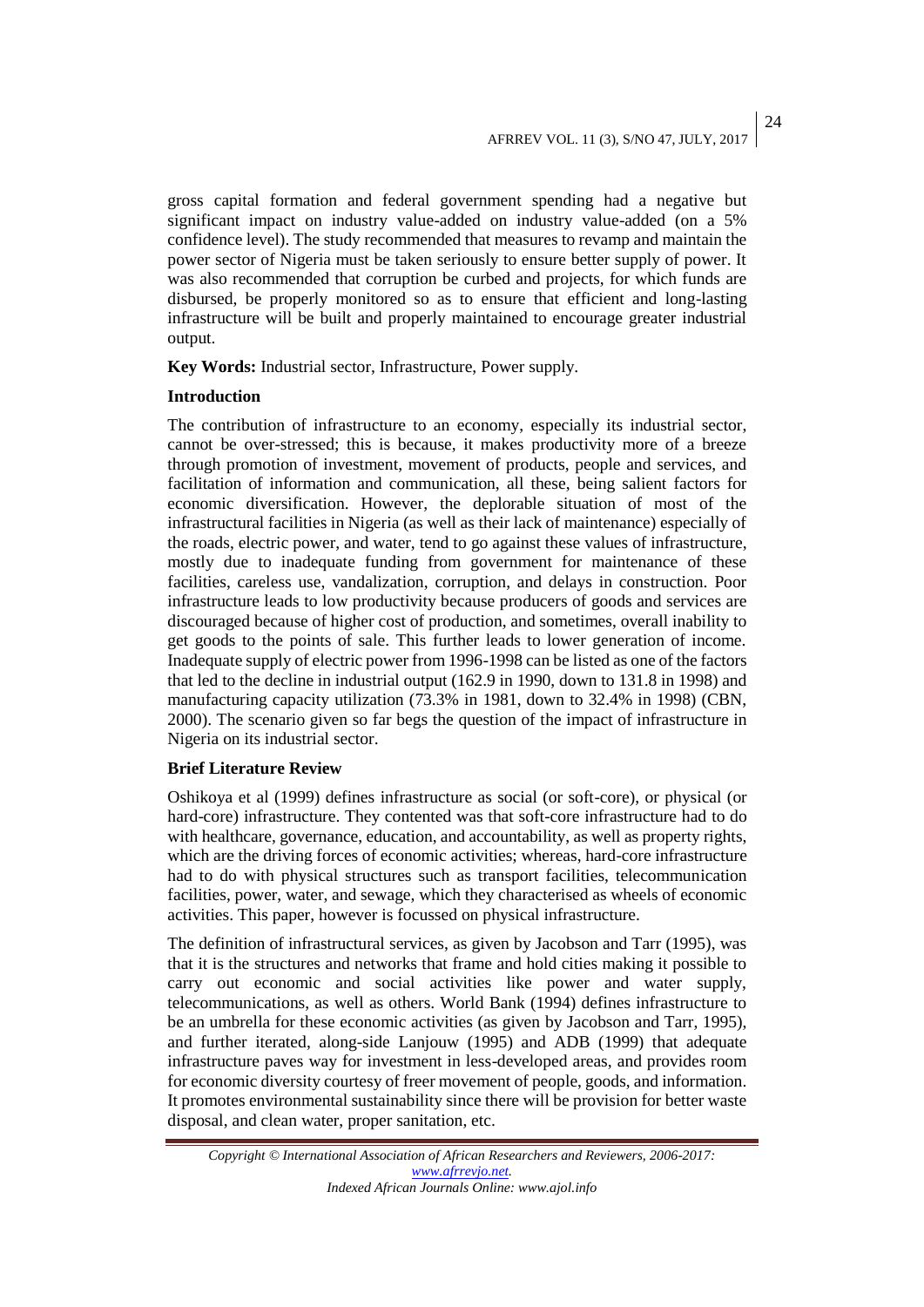A link was observed between infrastructural development and poverty reduction by ADB (1999), and Oshikoya et al (1999), stating that developing infrastructure can help decrease poverty in two significant ways: first is the link that resides between infrastructural development and economic development, and second is the link between infrastructural development and the pro-poor growth process. In both cases, the outcome is poverty reduction. The provision of basic infrastructure as markets, schools and good roads can help to reduce unemployment and illiteracy, which will lead to higher income and better nutrition.

The impact of the provision of energy infrastructure has been recognized in the provision of proper education, hygiene and healthcare, and this has in turn boosted productivity. The availability of electricity has also made possible the extensive use of electronic technology in businesses and homes; thus, one can only imagine its impact on a larger scale (industrialization) and overall economic development (Agenor and Moreno-Dodson, 2006, and Agenor, 2009).

Hulten and Isaksson (2007) proffer that different types of infrastructure are required at different strata of industrial development to properly demystify income and levels of productivity; through regression of data of 112 countries from 1970-2000 on industrial production and electricity generation capacities.

With respect to investment in an economy, the elasticity of infrastructure is greater than 1 (Isaksson, 2009). This means that an economy that invests more will do so in infrastructure. Adenikinju (2005) relied on firm-level data, as did Lee and Anas (1992), to prove that a significant percentage of companies in Nigeria view inadequate power supply as a major hindrance to productivity. Costs incurred as a result of seeking alternative power sources eats very deep into profit, thereby making the environment uncomfortable for production.

Dollar, Hallward-Driemeier and Mengistae (2005) discovered that fluctuating power supply have a strong negative impact on production in Bangladesh, Pakistan, India, and China. Reinikka and Svensson (2002) submit that in Uganda, employment, probability to export, and private investments have a negative relationship with power losses.

### **Methodology**

The method of analysis used for this research is the ordinary least squares (regression analysis). It was used in this research because of the kind of data to be used, and analysis to be done. Time series data spanning from 1990-2015 was used to conduct the impact analysis of infrastructural development on the industrial sector in Nigeria. The variables used in the research were related to:

- Industry value-added (% GDP): used as a proxy for industrial sector performance;
- Index of electricity consumption by the industrial sector: used to represent power infrastructure performance;
- Gross capital formation: used as a proxy for other social infrastructure; and
- Federal government spending on transport and communication: also used as a measure for infrastructural development.

The equation used, in model expression, was: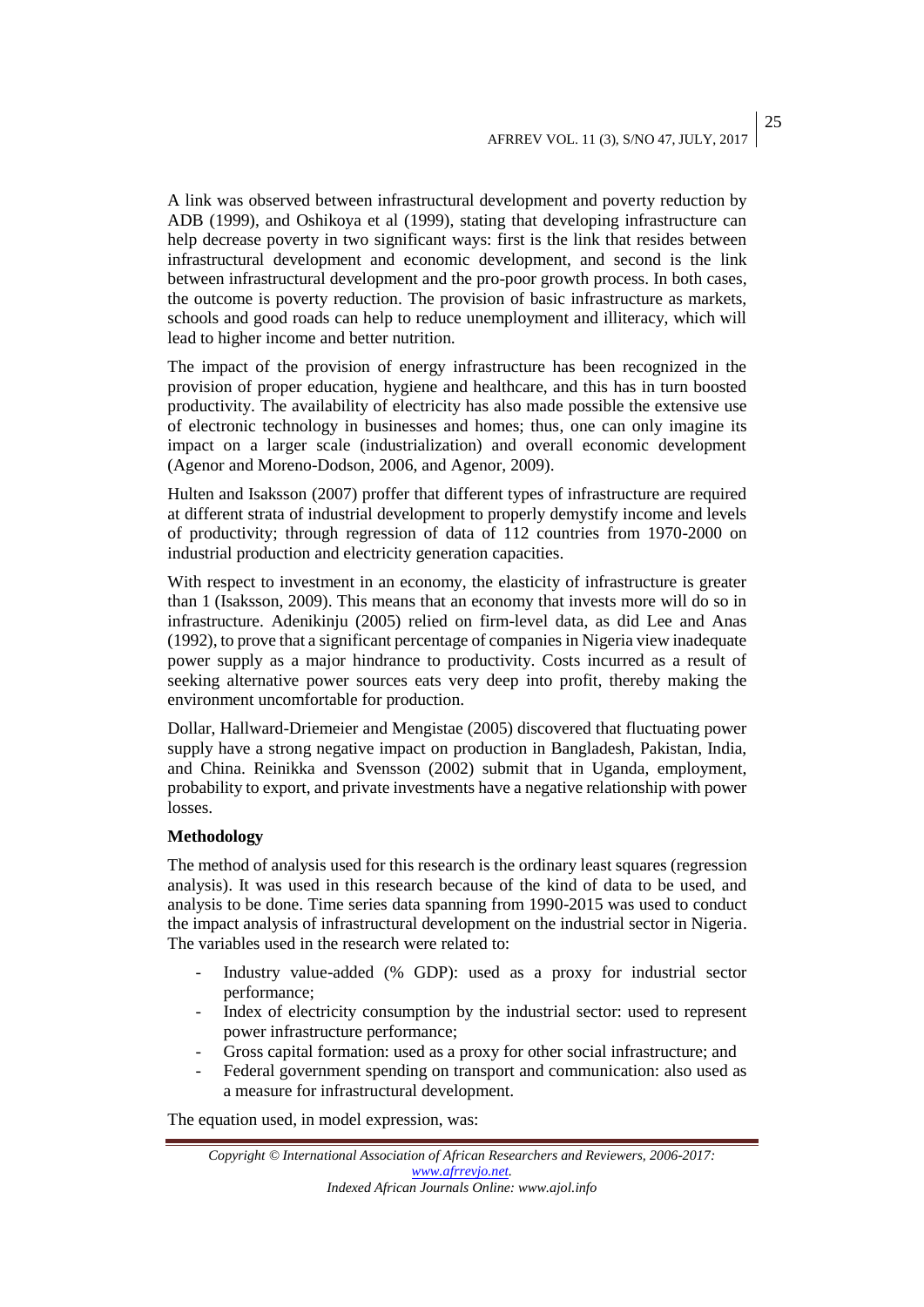$IVAG = f(GCF, FG, IEC)$ 

Where,  $IVAG = Industry$  Value Added (% of GDP)

GCF = Gross Capital Formation (constant 2014 USD)

FG = Federal government spending on transport and communication (million naira)

IEC = Index of electricity consumption

The model was represented mathematically as;

 $IVAG_t = a_0 + a_1 GCF_t + a_2 FG_t + a_3 IEC_t + U_t$  (1)

Where,  $a_0$  = regression line intercept

 $a_1$  and  $a_2$  = coefficients of regression

 $U_t = Error$  term

 $t = time (1990-2015)$ 

Equation (1) above was modified to

 $IVAG_t = a_0 + a_1 GCF_t + a_2 LOG(FG)_t + a_3IEC_t + U_t$  (2)

Where FG was logged to have a better fit for the regression line.

The apriori expectations are that, electricity consumed and gross capital formation will have a positive relationship with industrial output.

### **Data presentation**

Table 1 below shows the values for Industry value-added, electricity consumption and gross capital formation for Nigeria from 1990-2015.

**Table 1:** Data for industry value added (IVAG), index of electricity consumption (IEC), and gross capital formation (GCF).

| YEAR | <b>IVAG</b> | <b>IEC</b> | GCF           | FG    |
|------|-------------|------------|---------------|-------|
| 1990 | 45.27009    | 124.8      | 4,437,547,520 | 0.29  |
| 1991 | 45.7569     | 125.3      | 3,778,425,872 | 0.24  |
| 1992 | 52.99716    | 139.2      | 3,751,158,107 | 0.55  |
| 1993 | 42.68733    | 142.2      | 2,149,349,007 | 2.02  |
| 1994 | 32.85864    | 152.7      | 2,025,018,936 | 0.45  |
| 1995 | 46.01588    | 150.2      | 2,022,047,186 | 1.08  |
| 1996 | 48.51685    | 147.1      | 2,555,421,375 | 2.07  |
| 1997 | 44.13767    | 143.7      | 2,999,098,102 | 1.58  |
| 1998 | 33.55938    | 138.5      | 2,758,753,864 | 1.92  |
| 1999 | 37.85794    | 139.4      | 2,515,105,141 | 11.12 |
| 2000 | 52.20539    | 141.2      | 3,261,427,209 | 3.03  |

*Copyright © International Association of African Researchers and Reviewers, 2006-2017: [www.afrrevjo.net.](http://www.afrrevjo.net/) Indexed African Journals Online: www.ajol.info*

26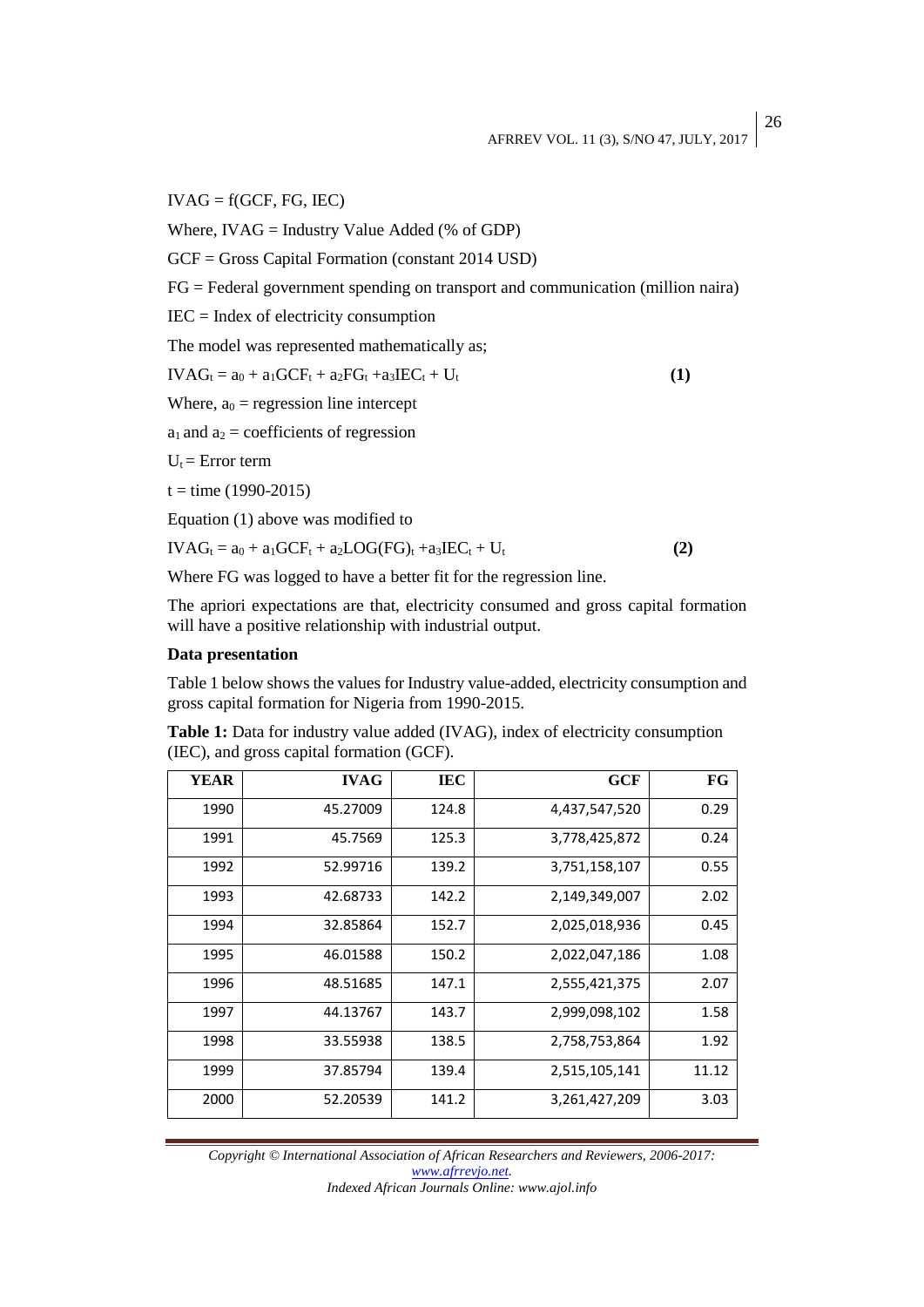AFRREV VOL. 11 (3), S/NO 47, JULY, 2017

| 2001 | 40.87179 | 144.6                | 3,351,751,778  | 33.93    |
|------|----------|----------------------|----------------|----------|
| 2002 | 30.51809 | 146.7                | 4,150,200,641  | 29.39    |
| 2003 | 36.75029 | 147<br>6.707,073,583 |                | 22.68    |
| 2004 | 42.09065 | 148                  | 6,501,716,389  | 8.07     |
| 2005 | 43.50783 | 291                  | 6,136,633,107  | 8.04     |
| 2006 | 41.91683 | 281.9                | 12,032,452,350 | 9.772307 |
| 2007 | 40.65207 | 290.8                | 15,407,429,013 | 32.16092 |
| 2008 | 41.48267 | 198.2                | 17,331,412,194 | 67.38551 |
| 2009 | 34.20516 | 198.3                | 20,498,099,014 | 90.02793 |
| 2010 | 24.91047 | 200.7                | 63,813,637,507 | 42.40603 |
| 2011 | 27.83723 | 202.5                | 66,751,825,543 | 13.10312 |
| 2012 | 26.72293 | 206.3                | 68,717,568,970 | 23.2     |
| 2013 | 25.33391 | 206.4                | 76,749,847,087 | 18.51493 |
| 2014 | 24.24768 | 207.9                | 89,826,662,945 | 20.3915  |
| 2015 | 24.32468 | 208.6                | 99,826,662,945 | 21.9363  |

**Source:** CBN Statistical Bulletin (2016) and World Development Indicators (2016).

### **Results and Interpretation**

The results of the regression are given below:

**Table 2:** Regression results for IVAG = f(GCF, FG, IEC)

Dependent Variable: IVAG Sample: 1990 2015

| Variable                                                                                                                                | Coefficient                                                                         | Std. Error                                                                                                                           | t-Statistic                                        | Prob.                                                                |
|-----------------------------------------------------------------------------------------------------------------------------------------|-------------------------------------------------------------------------------------|--------------------------------------------------------------------------------------------------------------------------------------|----------------------------------------------------|----------------------------------------------------------------------|
| $\mathcal{C}_{\mathcal{C}}$<br><b>GCF</b><br>LOG(FG)<br><b>IEC</b>                                                                      | 40.71011<br>$-1.97E-10$<br>$-1.535763$<br>0.026143                                  | 3.975464<br>3.75E-11<br>0.739013<br>0.024888                                                                                         | 10.24034<br>$-5.263608$<br>$-2.078127$<br>1.050434 | 0.0000<br>0.0000<br>0.0496<br>0.3049                                 |
| R-squared<br><b>Adjusted R-squared</b><br>S.E. of regression<br>Sum squared resid<br>Log likelihood<br>F-statistic<br>Prob(F-statistic) | 0.693987<br>0.652258<br>5.168521<br>587.6995<br>$-77.42795$<br>16.63080<br>0.000007 | Mean dependent var<br>S.D. dependent var<br>Akaike info criterion<br>Schwarz criterion<br>Hannan-Quinn criter.<br>Durbin-Watson stat |                                                    | 37.97060<br>8.764714<br>6.263689<br>6.457242<br>6.319425<br>1.965377 |

**Source:** Researcher (generated using E-views econometric software)

*Copyright © International Association of African Researchers and Reviewers, 2006-2017: [www.afrrevjo.net.](http://www.afrrevjo.net/) Indexed African Journals Online: www.ajol.info*

27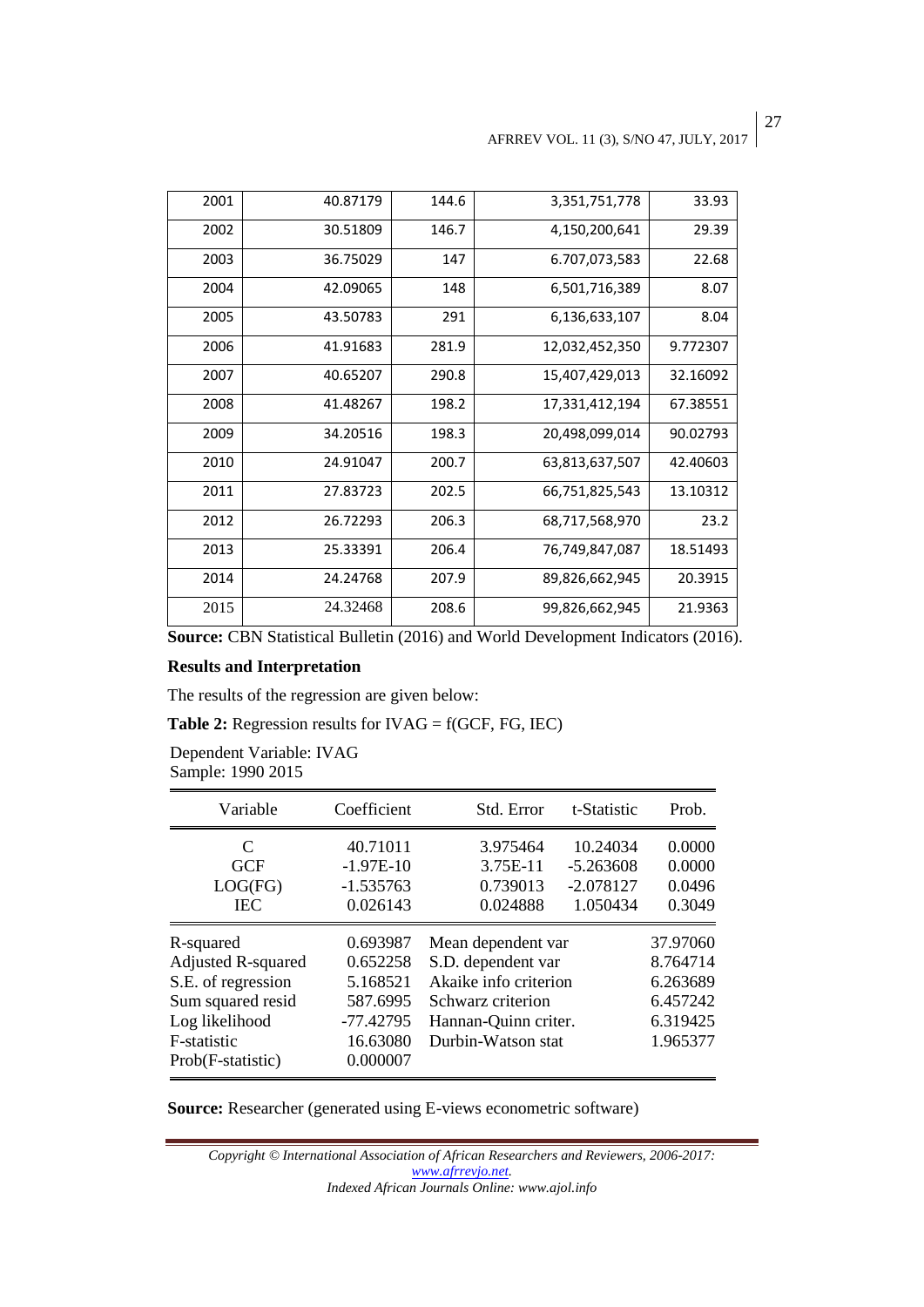The regression results produced an  $\mathbb{R}^2$  of 69%, meaning that 69% of the changes in industry value-added are explained by the variables stated in the model (gross capital formation, Federal Government spending, and electricity consumption), however, the remaining 31% is explained by the variables not included in the model, but accounted for by the error term U. The results also show that gross capital formation and Federal Government spending in the model have a negative relationship with industry valueadded, while index of electricity consumption has a positive relationship with industry value-added; although, federal government spending and gross capital formation have a significant impact on industry value-added (on a 5% confidence level), index of electricity consumption has an insignificant impact on industry value-added (on a 5% level of confidence).

### **Conclusion**

The insignificant impact of electricity on the industrial sector may be explained by its obvious inadequacy in the nation. Power fluctuations, low voltage supply, and outright power outages are enough to drive individuals, much more industries, to seek alternative sources of power. This can encroach on profit (because of the rising cost of all forms of fuel), but production remains autonomous for as long as it is feasible. Some companies rely solely on the alternative source of energy acquired, so much that they don't switch back to the nation's power supply grid for fear of disappointment. For instance, the number of power outages in firms in a typical month increased from 25 in 2007 to 33 in 2014 (World Development Indicators, 2016). This act is salient to some industries as a second of power outage may cause billions in losses, which they cannot afford (considering the costs of other necessary expenditures are rising). Thus, there may be power consumption by some industrial subsectors that can afford to manage the power inadequacy (e.g. low power consuming companies or manufacturers), but the overall effect of electricity consumption on the industrial sector will remain insignificant for as long as this inadequacy in power supply (forcing industries into the arms of alternatives) exists.

The negative and significant impact of gross capital formation and federal spending on transport and communication may be attributed largely to corruption. It is in this researcher's point of view that contracts and funds may have been allocated for the carrying-out of infrastructural projects, and these funds were not used for the project it was allocated for, but rather used to line the pockets of corrupt individuals (as concurred by Okafor, 2013, and Ogbeidi, 2012). In some cases, the projects are carried out, but not done efficiently (done with substandard materials that will cause the infrastructure to break down in the near future); sometimes, the work is done efficiently but takes too long to be finished, and more capital is required and spent for what could have been finished a long time ago (sometimes years) on the same project. Infrastructure abandoned, is as good as no infrastructure, as it cannot be very useful for long, and will not be properly maintained.

It is important that the government ensures that whatever measures that need to be taken to revamp and maintain the power sector, thereby creating better power supply, will be carried out. This will ensure greater industrial output and lower production costs for the sector. It is also necessary that government puts measures in place to curb corruption in the system, so that, the money disbursed for infrastructural development is properly channeled. An inspection is necessary to further ensure that the works (the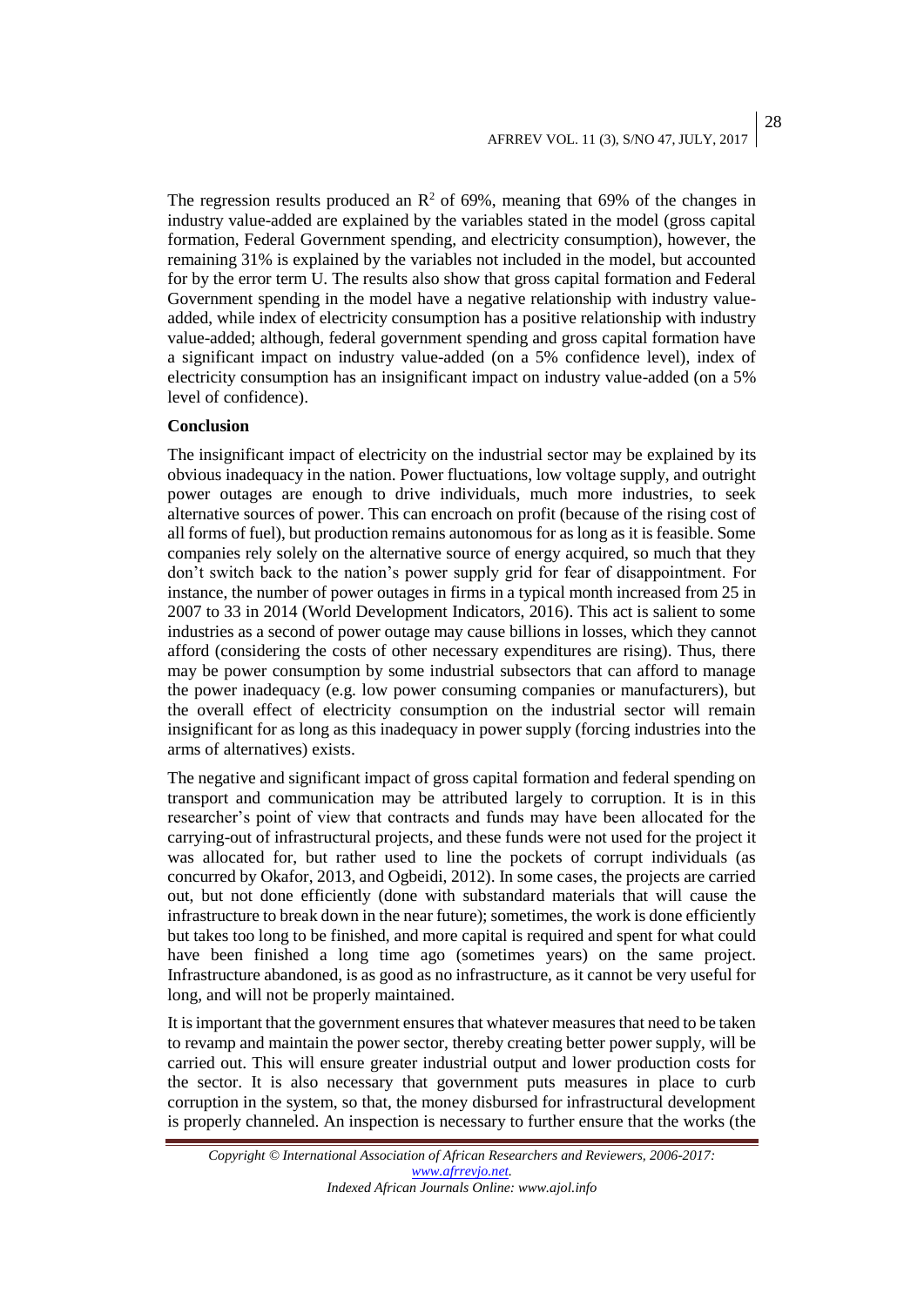constructions, etc) are done right, to make the infrastructure more reliable. This will equally boost output of the industrial sector.

### **References**

- Adenikinju, A. (2005). Analysis of the cost of infrastructure failures in a developing economy: The case of the electricity sector in Nigeria. *AERC Research Paper* 148, Nairobi: AERC.
- African Development Bank (ADB) (1999). Infrastructure development in Africa. *African Development Report 1999,* New York: Oxford University Press.
- Agénor, P. & Moreno-Dodson, B. (2006). Public infrastructure and growth: New channels and policy implications. *Policy Research Working Paper* No. 4064, Washington, D.C.: World Bank.
- Agénor, P. (2009). Public capital, health persistence and poverty traps. *Discussion Paper Series*, No. 115, Manchester: Centre for Growth and Business Cycle Research, Economic Studies, University of Manchester.
- Bankole, B. (2010). The distribution of road infrastructure in Ekiti state, Nigeria. *African Research Review*, 4(3) pp. 125-130. doi:10.4314/afrrev.v4i3.60276
- Bjorvatn, K. (2000). Urban infrastructure and industrialization. *Journal of Urban Economics*, 48(2), 205–218. doi:10.1006/juec.1999.2162
- Dollar, D., Hallward-Driemeier, M. & Taye M. (2005), Business climate and firm performance in developing countries. *Economic Development and Cultural Change*, Vol. 54(1), pp. 1-31
- Enimola, S. S. (2010). Infrastructure and economic growth: The Nigeria experience, 1980-2006. *Journal of Infrastructure Development*, 2(2), 121–133. doi:10.1177/097493061100200203
- Faremo, G. (2015). Build resilient infrastructure, promote inclusive and sustainable industrialization and foster innovation. *UN Chronicle*, 51(4), 21–22. doi:10.18356/9e86470d-en
- Gbosi, A.N. (2011). *International trade in theory and practice.* Nigeria: Amethyst & Colleagues Publishers
- Ighodaro, C. (2010). Transport infrastructure and economic growth in Nigeria. *Journal of Research in National Development*, 7(2). doi:10.4314/jorind.v7i2.50973
- Isaksson, A. (2009). Energy infrastructure and industrial development. *UNIDO Research and Statistics Branch Working Paper,* no. 12. Vienna, 2010.
- Jacobson, C. A., & Tarr, J. A. (1995). Ownership and financing of infrastructure: Historical perspective, *World Bank Policy Research Working Paper No. 1281.*
- Lanjouw, P. (1995). Infrastructure: A ladder for the poor. *IMF/World Bank Finance and Development,* 32(1), 333-35.
- Lee, K. S. & Anas, A. (1992), Impacts of infrastructure deficiencies on Nigerian Manufacturing: Private alternatives and policy options. *Infrastructure and*

*Indexed African Journals Online: www.ajol.info*

*Copyright © International Association of African Researchers and Reviewers, 2006-2017: [www.afrrevjo.net.](http://www.afrrevjo.net/)*